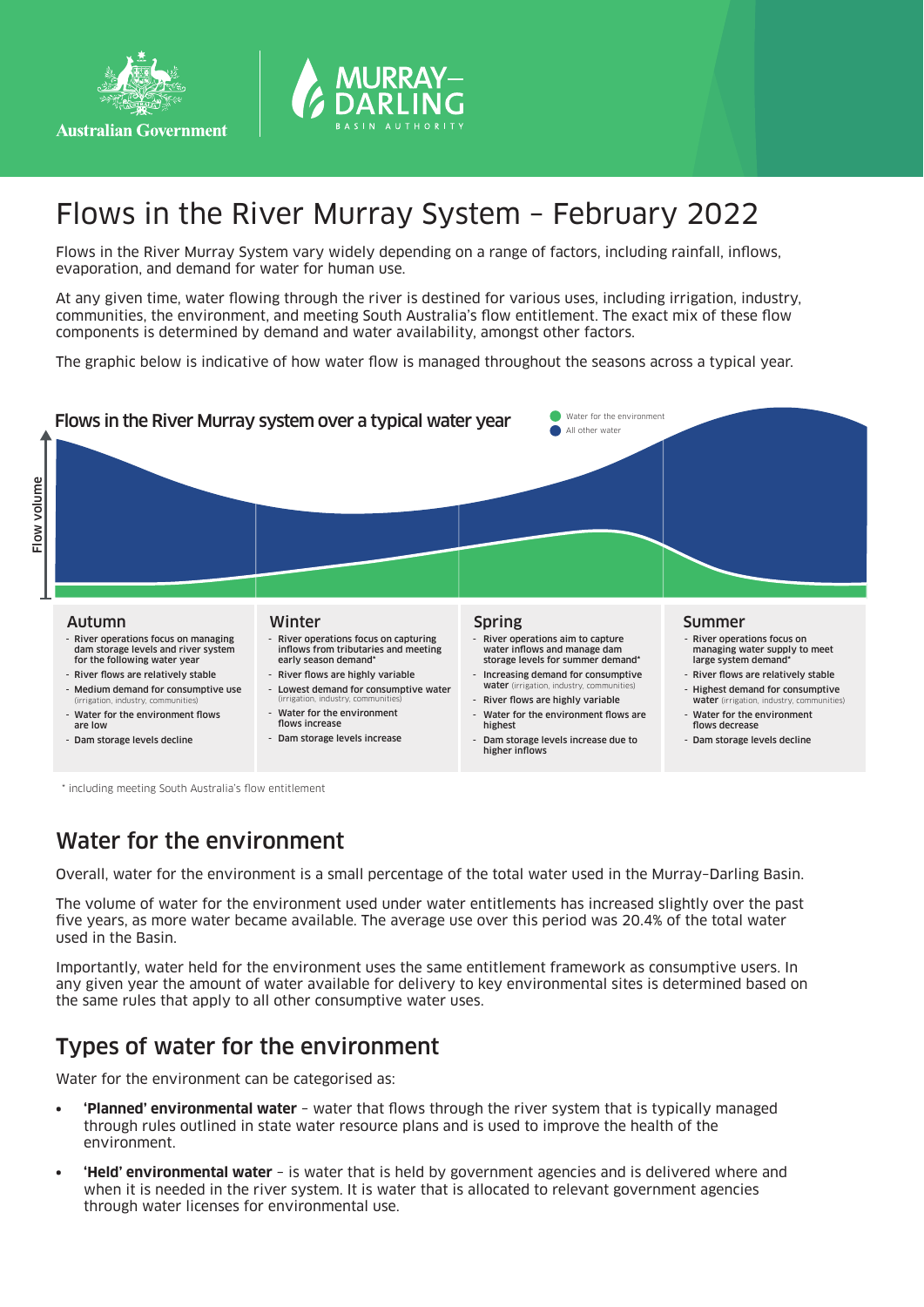#### Who holds and manages water for the environment

(based on the long term average diversion limit for entitlements held for the environment at June 2020)

| Water manager                             | % of total |
|-------------------------------------------|------------|
| • Commonwealth Environmental Water Holder | 66%        |
| • Jointly held                            | 23%        |
| $\bullet$ Victoria                        | 5%         |
| • New South Wales                         | 4%         |
| • South Australia                         | 2%         |

Source: Southern Connected Basin Environmental Watering Committee Annual Report



*Information in the figure above is for the month of February 2022 and may not include recent rainfall or delivery of water for the environment in the River Murray system. Information in this figure is an average estimate over the past month and formal accounts from Basin state governments may vary. Water for the environment in the figure above represents water that is held by environmental water holders, through entitlements. Other water that flows through the river can also achieve environmental outcomes.*

## River flow information

The February flow to South Australia comprised of water for South Australia's entitlement, traded volumes and water for the environment. Water for the environment consisted of water delivered from Hume Dam on the Murray, and water delivered from the Goulburn, Broken, Campaspe, and Loddon Rivers.

For the latest information on water for the environment see the River Murray weekly report.

### Intended environmental outcomes

• Water for the environment takes time to move through the system. Water from past watering events is still moving through the River Murray as return flows. Environmental water holders can also use water for the environment by extracting allocations directly from the river. These allocations are often used for small-scale watering events rather than having water delivered from a storage.